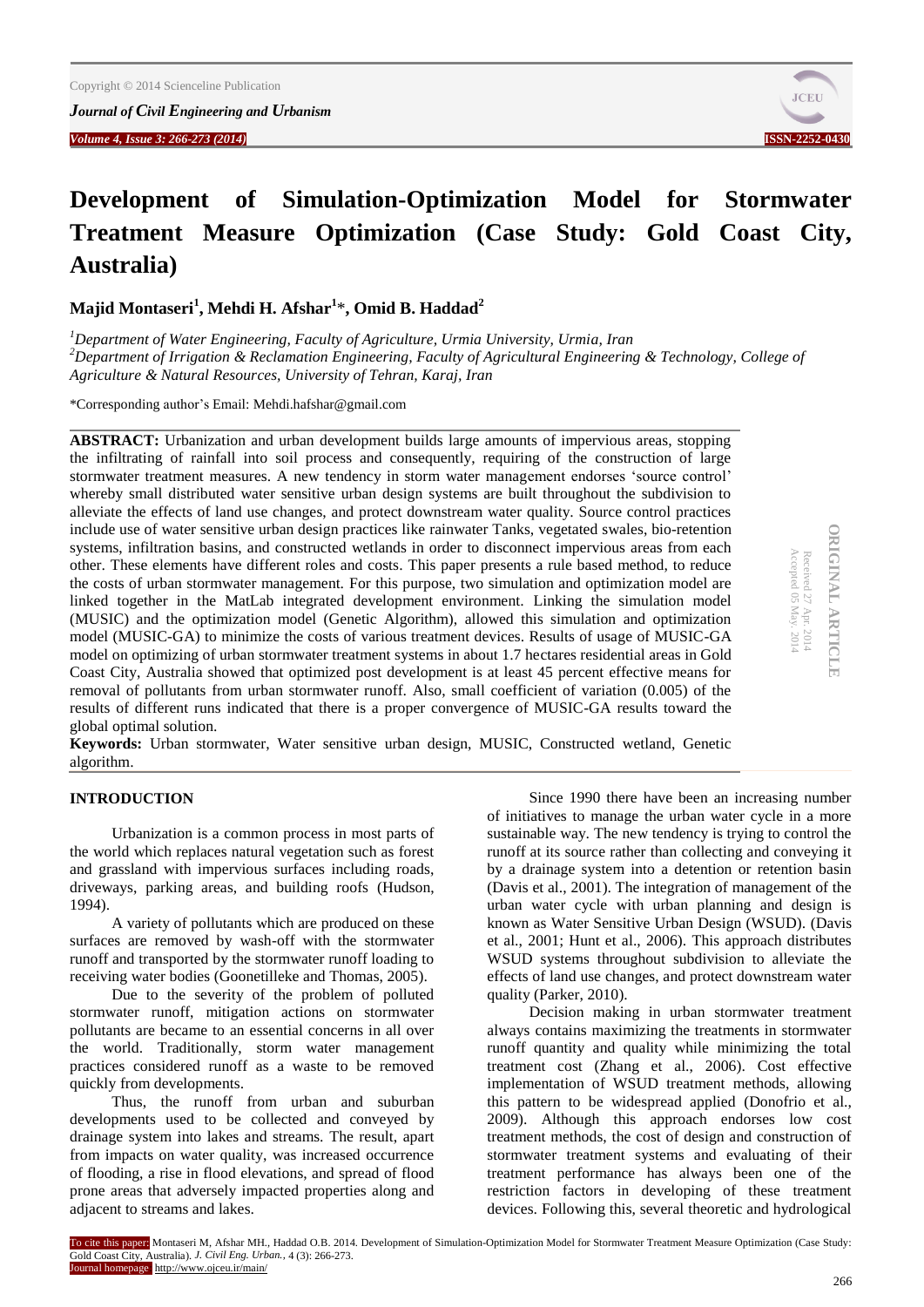models for stormwater calculations have been proposed. Although many hydrologic models have been developed over the years, most of the fundamental mathematical equations that are used in these models are related to rural or natural catchments rather than urban areas. Compared to the hydrologic processes in rural areas, there are obviously different processes in urban catchments, especially infiltration and depression storage because of the presence of impervious surfaces.

In order to meet the requirements of simulating urban catchments, modifications are incorporated in hydrologic models replicating rural areas so that they can model urban areas as accurately as possible [\(Liu, 2011\)](#page-7-2). Following this, several theoretical models for urban stormwater modelling have been proposed. Model of urban stormwater improvement conceptualization (MUSIC) developed in Australia, estimates pollutant transport from catchments and stormwater treatment through different systems [\(Imteaz et al., 2013\)](#page-6-5). MUSIC also enables users to evaluate conceptual design of stormwater management systems and estimate their life cycle costs through cost functions which eWater CRC team provided them [\(Imteaz et al., 2013\)](#page-6-5).

Previous studies in attempting to develop a model for determining the optimal storage properties of stormwater treatment systems and reduction of the pollutants concentrations through them mostly used a gradient model based on search procedure of focused on single point of urban stormwater treatment. [Elliott \(1998\),](#page-6-6) used a gradient model based on search procedure to identify effective and efficient control measures to meet goals of chemical quality of the streambed sediments, groundwater recharge and flood control in the city of Christchurch, New Zealand. He considered the spatial location of potential control measures throughout the catchment and concluded that stormwater treatment ponds and infiltration are of little benefit in relation to improving sediment quality. Therefore contaminant source abatement measures are required to control the long-term cumulative toxic effects of stormwater. Also there were studies that used integrated simulation and optimization models for optimization of and land use stormwater treatment devices. [Lee et al. \(2005\)](#page-6-7) used scatter search method for developing an optimization model for wet weather control to determine the most cost effective strategies for the combination of centralized storage release systems and distributed on site wet weather control alternatives. They used data which are generated by running process of simulation models for developing the production function that provided estimates of performance for specified decision variables.

Despite the helpfulness of these studies and optimization methods, in discontinuous cases or in cases with abrupt changes of the objective function, the traditional optimization algorithms cannot be used. Also traditional algorithms are effective in small problems with limited number of variables and by a large number of decision variables they will not work properly. Due to the ability of evolutionary algorithms in solving such problems, usage of these algorithms is increased in recent years. GA, which is invented by [Holland \(1975\)](#page-6-8) , is a special type of evolutionary algorithm that is better known as a stochastic optimization method. Later this method developed by [Goldberg et al. \(1989\)](#page-6-9) and nowadays, this

method due to its abilities has an appropriate position along the other methods. [Harrell and Ranjithan \(2003\),](#page-6-10) used a modelling approach via a genetic algorithm based search procedure to generate cost-effective pond configurations that meet system targets for removal of pollutant loadings, including TSS, TP, and TN in the City Lake watershed in North Carolina. Their results showed that the cost improvements happen when land management considered simultaneously with the decisions for pond locations and sizes. [Zhang et al. \(2006\),](#page-7-1) used the Epsilon-Dominance Non- Dominated Sorted Genetic Algorithm II to carry out the optimization of low impact development (LID) designs on an urbanizing watershed. They used United States environmental protection agency (USEPA) stormwater management model with considering both infiltration and the detention types of integrated management practices to reach the optimal control. They found that the optimization model can be a very useful tool in urban stormwater related decision makings, especially for optimizing LID scenarios. [Reichold et al. \(2010\)](#page-7-3) presented a methodology to identify optimal watershed management strategies with minimal impact on flow regime using a simulation-optimization framework. In this application, long-term hydrologic alteration is analysed using continuous runoff simulation and a hybrid optimization approach, based on genetic algorithm and downhill simplex method which is invented by [Nelder and Mead \(1965\),](#page-7-4) for different urban land use strategies. [Lee et al. \(2012\)](#page-7-5) described a watershed-scale design optimization model for stormwater best management practices (SUSTAIN) using a case study in Kansas City with observed rainfall and flow data. The SUSTAIN model developed two bmp cost-effective curves for flow volume and pollutant load reductions.

In series of water resources studies, especially urban stormwater treatment, reducing of the costs of stormwater treatment measures is considered as an important part of studies [\(Bozorg Haddad et al., 2013\)](#page-6-11). This paper presents a rule-oriented method, to significantly reduce the computational parts for obtaining this object and in turn, increases the accuracy of the computations. Therefore in the present study treatment devices are used for urban stormwater management with the usage of a simulation-optimization model in a way that minimizes the costs. This goal is achieved by using of MUSIC as a simulator and GA as an optimization tool. These two models are linked together in the MatLab integrated development environment (IDE), so that the properties of treatment system, due to the high performance of both models, will lead to a higher confidence levels.

### **MATERIAL AND METHODS**

Development of impervious areas, causes an increment in runoff volume and decrement in time to peak, and consequently leads the urban areas to have higher flood frequency [\(Masamba and Mazvimavi, 2008\)](#page-7-6). Urbanization also results in the growth of runoff pollutants concentration [\(Barron et al., 2011\)](#page-6-12). As a response, for developing a more sustainable urban environment, stormwater treatment technologies have been instigated [\(Zingera et al., 2013\)](#page-7-7).

To cite this paper: Montaseri M, Afshar MH., Haddad O.B. 2014. Development of Simulation-Optimization Model for Stormwater Treatment Measure Optimization (Case Study: Gold Coast City, Australia). *J. Civil Eng. Urban.,* 4 (3): 266-273. Journal homepage: http://www.ojceu.ir/main/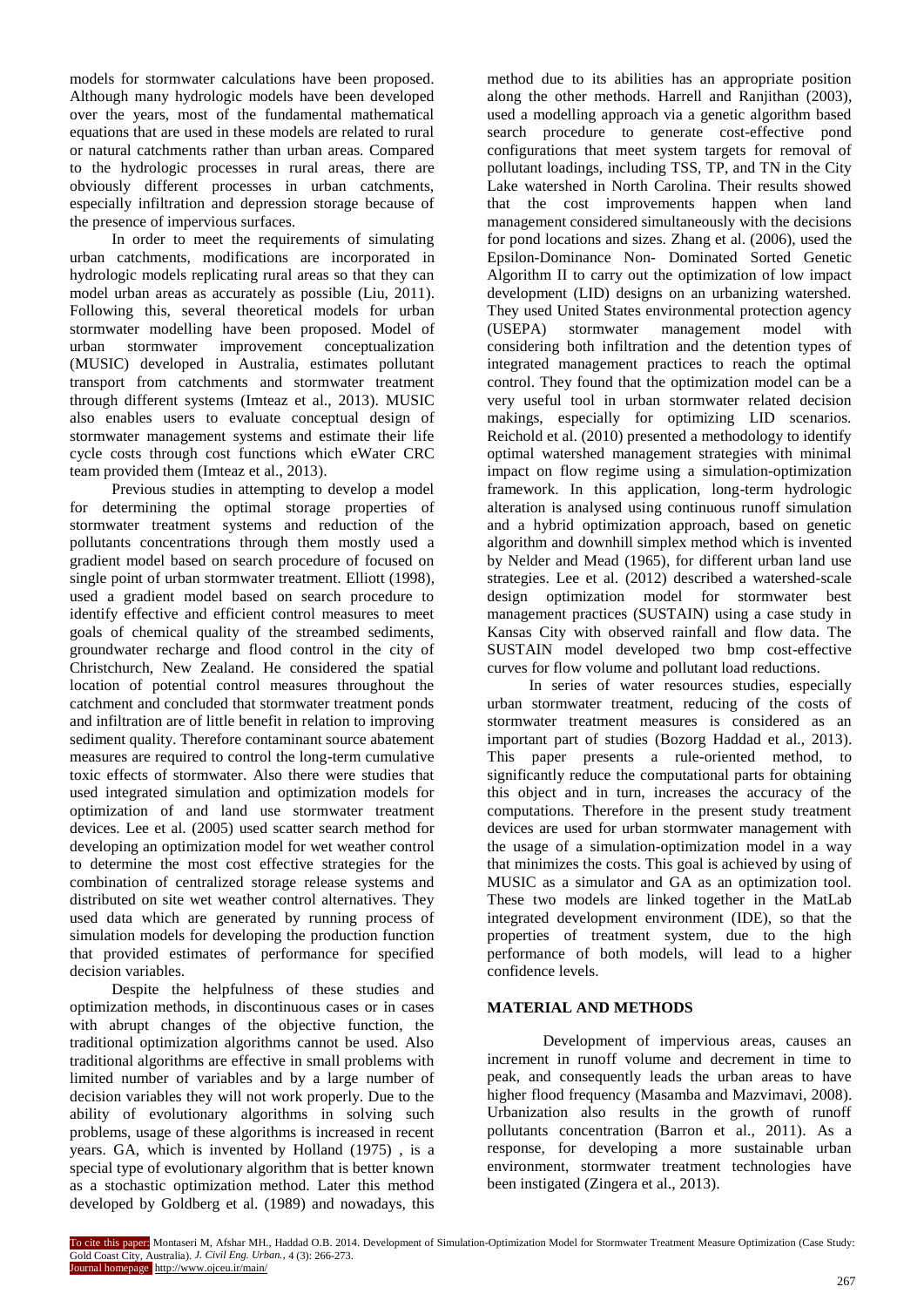Among stormwater treatment devices, constructed wetlands (CWs) are becoming an increasingly popular technique, in part due to their effectiveness and adaptability. Implementing CWs mitigates the negative effects urbanization has on the hydrological cycle by aiming to re-introduce pre-development processes into the urban environment.

### **Constructed wetlands**

CWs are artificial wetlands developed in areas where they do not occur naturally. There are several definitions of CWs but [Brix \(1994\)](#page-6-13) defined them as systems that may act as efficient water purification systems and nutrient sinks with long retention times, with an extensive amount of sediment surface area in contact with the flowing water to provide for effective removal of particulate matter.

CWs offer effective, reliable treatment of wastewater in a simple and inexpensive manner [\(Matamoros et al., 2005\)](#page-7-8). In addition, CWs offer several additional advantages compared to natural wetlands, including site selection, flexibility in sizing, control over the hydraulic pathways and retention time. The pollutants in such systems are removed through a combination of physical, chemical and biological processes including sedimentation, precipitation, adsorption to soil particles, assimilation by the plant tissue and microbial transformations. In recent decades, this treatment device has been grown in popularity due to its flexibility in sizing and preferred for stormwater management as proper treatment device[\(Greenway, 2010\)](#page-6-14).

## **MUSIC**

MUSIC is the model for urban stormwater improvement conceptualization, first developed by [Wong](#page-7-9)  et al. (2002), and now enhanced by the eWater cooperative research centre. MUSIC provides the ability to simulate both quantity and quality of runoff from catchments ranging from a single house block up to many square kilometres. One of the great strengths of MUSIC is the ability to model the treatment processes that occur with stormwater treatment devices [\(Wong et al., 2006\)](#page-7-10). MUSIC enables users to evaluate conceptual design of stormwater management systems to ensure they are appropriate for their catchments. It simulates the performance of a group of stormwater management devices (measures), configured either in series or in parallel form [\(Imteaz et al., 2013\)](#page-6-5).

### **Genetic algorithm**

Genetic algorithm (GA) is a random approach for search and optimization. This algorithm starts its search with using of random points set which are called population. Each member of the population is called a chromosome. Chromosomes are evolving in the each iteration (generation). Every chromosome indicates one of the optimization problem's answers. In this algorithm, a chromosome is composed of several genes that they transform the parental characteristics to the children.

Application of genetic and evolution operations ensures GA to progress to the different responses. Genetic operators contain four different operators which are mutation, and crossover. Mutation operator can make changes in one or more genes in the one or more

chromosomes. In addition, crossover operation, which is the most important genetic operator, composes one or more chromosomes of parents to produce their children. Evolutionary operators like roulette wheel and selection process can be noted as the policy of parent selection for creation of next generation's population. Based on this rule, each chromosome, according to its fitness function value, allocates a particular surface area of the roulette wheel. This surface operates like dartboard; whenever the fitness function of the chromosome gets higher value, the probability of collision between dart and the chromosome's area will be increased and vice versa.

The GA model performance is highly depends on the selection of its parameter values. Therefore, achieving to the ideal solution requires an accurate selection of these values.

#### **The simulation and optimization model (MUSIC-GA)**

This paper has used GA for finding proper storage properties of urban stormwater treatment measures. The total life cycle costs of treatment devices are taken as the objective function:

$$
f = \text{Minimize} \sum_{i=1}^{n} \text{life cycle cost}_i \tag{1}
$$

Where the life cycle cost for each stormwater treatment system is the sum of all discounted costs including acquisition, establishment, operation, maintenance, and decommission costs over the span of analysis for the stormwater treatment system. The life cycle costing module in MUSIC allows users to generate a cumulative life cycle cost estimate for any point in a stormwater treatment train. Therefore in this study a connection established between the simulation model (MUSIC) and the optimization model (GA) in the MatLab IDE. After communicating between simulation and optimization models, initial values which are generated with GA, are placed in to the storage properties of the treatment measures. Consequently, the treatment train efficiency and the life cycle cost of each treatment system are evaluated by running the simulation model (MUSIC). In addition, according to the amounts of treatment train effectiveness and the total life cycle costs of treatment measures, fitness functions are calculated. This process is continued in the loop until the stop criterion is satisfied. Figure 1 shows the flowchart of overall procedure.

#### **Case study**

The case study which is used in this paper includes 17 residential lots communal areas, as well as a central road, access roads, driveways and parking areas on 1.7 hectares in Gold Coast City, Australia. Figure 2 shows an overview of the study area. Gold Coast City is one of South East Queensland's most rapidly growing areas. With increasing development pressure and population growth in the City, continued implementation of traditional urban water systems will result in increased pressure on natural water systems and degradation to Gold Coast waterways and beaches.

Compounding these issues are drought conditions which have created issues in the delivery and assurance of a sustainable water supply.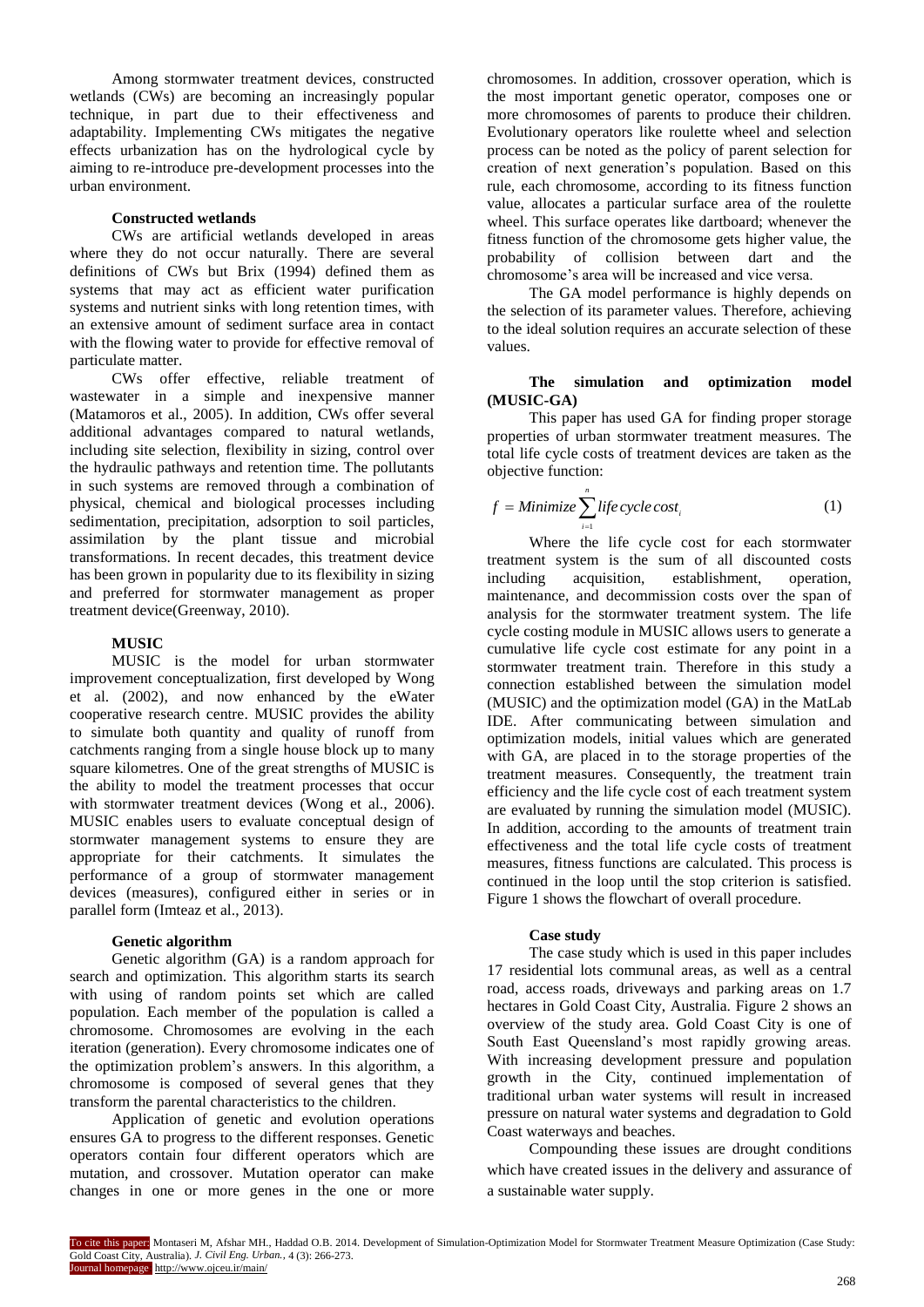

**Figure 1.** Flow chart of MUSIC-GA model

The runoff pollutants of the site will be lead to a river. For this reason, stormwater's pollutant concentration should not exceed the specified amount. In accordance to [Gold Coast City Council \(2005\)](#page-6-15) land development guidelines, application of WSUD practices should reduce environmental pollution based on a total suspended solids (TSS) reduction of 80%, a total

phosphorus (TP) reduction of 60%, and a total nitrogen (TN) reduction of 45%. Therefore, the concentrations of the pollutants including TSS, TP, and TN are taken as the constraints for the optimization model. The site is essentially cleared and there are no major constraints other than the site slope that is toward to the north east. Neither the soils nor the climate are major constraints, however, the landscape of the developed areas provided some challenges for the location of CW.

In addition, the site characteristics involve previous and impervious areas, the base flow and storm flow pollutant concentrations due to [Fletcher \(2004\)](#page-6-16) study, and also rainfall-runoff parameters due to [MacLeod et al.](#page-7-11)  (2008) study are summarized in Tables 1 and 2 respectively. Also, the serial correlation in pollutant estimation is considered to be 0, so that the pollutants are assumed to be fully independent. Moreover, rainfall and evaporation data are taken from central Gold Coast (Hinze Dam) data that has been placed in MUSIC by developers of this simulation model.

For the post-development scenario it was assumed that the roofs have 100% effective impervious area. However this amount for paved pathways was assumed to be 50%. And finally 5 percent of vegetated areas are as an effective impervious area.



Moreover for simplification of modelling, the urbanized areas were aggregated and consequently, residential lots reduced to 1 urban source node with 70 percent impervious area. Also, due to landscape areas, the maximum surface area of CW is considered to be equal with 2000 square meters. Consequently, by multiplying this amount to 1 meter (extended detention depth), the maximum amount of volume that CW could take is

To cite this paper: Montaseri M, Afshar MH., Haddad O.B. 2014. Development of Simulation-Optimization Model for Stormwater Treatment Measure Optimization (Case Study: Gold Coast City, Australia). *J. Civil Eng. Urban.,* 4 (3): 266-273. burnal homepage: http://www.ojceu.ir/main/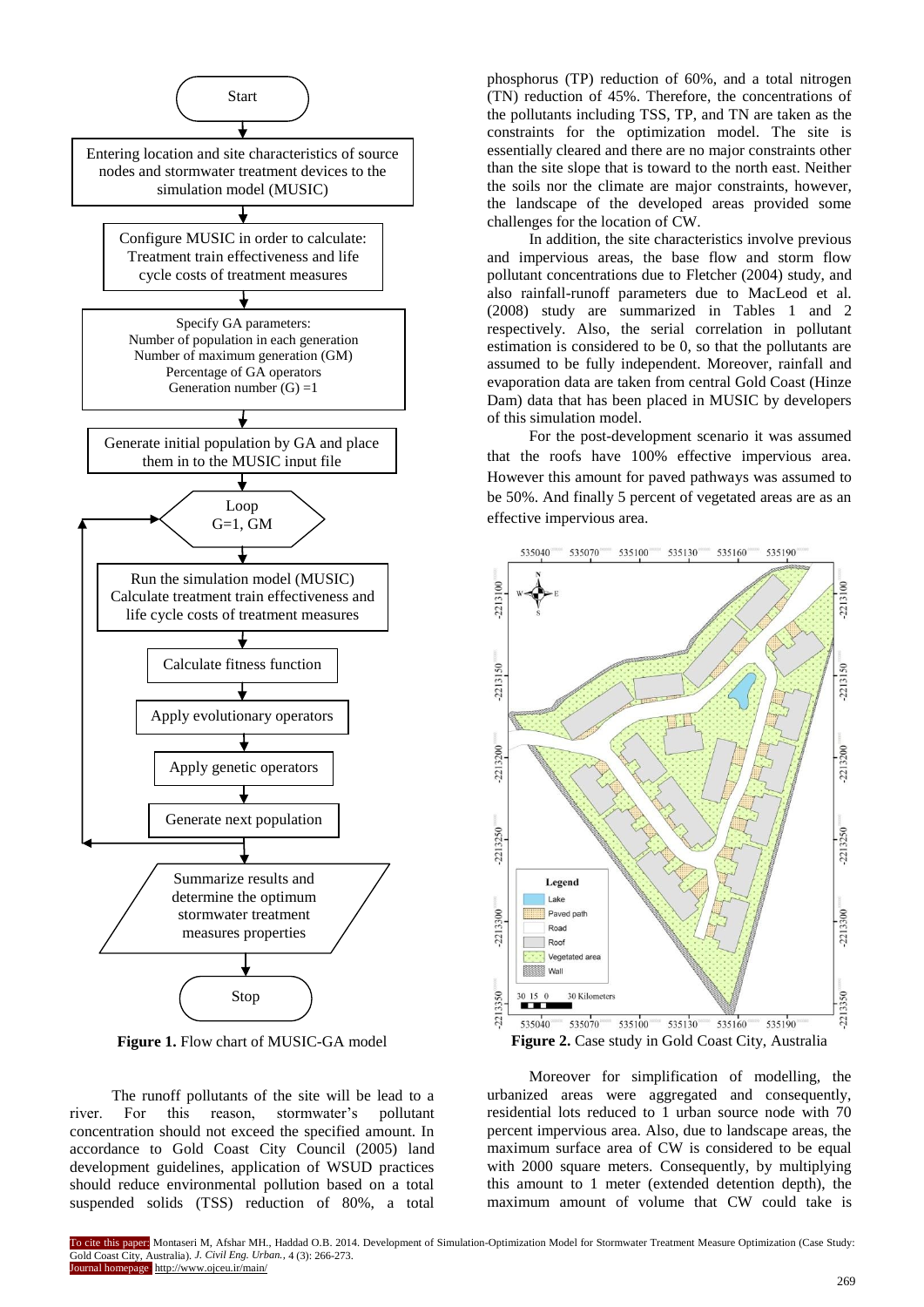assumed to be 2000 cubic meters. Therefore, the storage properties of the CW are taken as the decision variables in MUSIC-GA model. The cost functions of CW, which are taken from [\(Taylor, 2005\)](#page-7-12) study, are listed in table 3. Furthermore, according to the MUSIC default options, year 2014 considered to be the base year. Also annual inflation rate and real discount rate are considered to be 2 and 5.5 percent respectively. And finally, 25 years are taken as the amount of life cycle years.

**Table1.** Rainfall-Runoff properties of urban source nodes

| Urban source node                   |     |
|-------------------------------------|-----|
| Total area (Ha)                     | 1.7 |
| Percent of pervious area            | 30  |
| Percent of impervious area          | 70  |
| Rainfall threshold (mm/day)         |     |
| Soil storage capacity (mm)          | 400 |
| Initial storage (% of capacity)     | 10  |
| Field capacity (mm)                 | 200 |
| Infiltration capacity coefficient-a | 50  |
| Infiltration capacity exponent-b    |     |
| Initial depth (mm)                  | 50  |
| Daily recharge rate (%)             | 25  |
| Daily baseflow rate (%)             | 5   |
| Daily deep seepage rate (%)         | 0   |

| Table 2. Base flow and Storm flow pollutant |  |  |  |  |  |
|---------------------------------------------|--|--|--|--|--|
| concentration properties                    |  |  |  |  |  |

| Pollutant                                                      | <b>TSS</b><br>$(\log mg/L)$ |             | TР<br>$(\log mg/L)$ |             | TN<br>$(\log mg/L)$ |             |
|----------------------------------------------------------------|-----------------------------|-------------|---------------------|-------------|---------------------|-------------|
|                                                                | Mean                        | Std.<br>dev | Mean                | Std.<br>dev | Mean                | Std.<br>dev |
| Base flow<br>concentration                                     | 1.1                         | 0.34        | $-0.97$             | 0.31        | 0.2                 | 0.2         |
| Storm flow<br>concentration                                    | 2.18                        | 0.39        | $-0.47$             | 0.31        | 0.26                | 0.23        |
| Estimation<br>method                                           | Stochastically              |             | Stochastically      |             | Stochastically      |             |
| Serial<br>correlation<br>(R squared)                           | 0                           |             | $\Omega$            |             | 0                   |             |
| Where: "Std. dev" is the abbreviation for "Standard deviation" |                             |             |                     |             |                     |             |

**Table 3.** Costing algorithms for Constructed wetland

| Cost type                                   | <b>Costing algorithm</b>     |
|---------------------------------------------|------------------------------|
| Total acquisition cost (TAC)/kL (\$2004/kL) | $1911A^{0.6435}$             |
| Typical annual maintenance cost (\$2004)    | 6.831(TAC) <sup>0.8634</sup> |
| Annualized renewal/adaptation cost (\$2004) | $0.52\%$ of TAC p.a.         |
| Decommissioning cost (\$2004)               | $42\%$ of TAC                |
|                                             |                              |

Where: "A" is the surface area of the treatment zone in square meters. and "p.a." is the abbreviation for "per annum"

#### **RESULTS AND DISCUSSION**

By the results of sensitivity analysis on the optimization model, the amount of crossover and mutation probabilities are considered to be 60 and 40 percent respectively. Also, the amount of elitism is considered to be one chromosome in the each iteration. Moreover, 1000 generations is considered as the maximum amount of generations for the stop criterion.

Using CW near to major sources of runoff and pollutants, worked effectively in mitigating urban stormwater runoff and downstream water quality protection. However, because of costs of this treatment system, in this paper, parameter settings of this treatment measure are optimized in a way that minimizes the costs of this device.

The optimization model for optimizing of treatment train measures ran for 5 times. Results of each run and their differences are shown in table 4. According to the five runs for optimizing of treatment train devices, it is necessary to analyse the results of different runs. The value of coefficient of variation (CV) between the results of 5 runs, one of good measures for this analysis, is equalled to 0.005. The low value of CV for different results presents an appropriate convergence between results of optimization model and the global optimal solution. Due to table 4, it can be seen that the optimized value of surface area of CW is equalled to 1948 square meters. Therefore by multiplying this value to 1 meter extended detention depth, the volume of the CW is calculated to 1948 cubic meters.

For evaluating of the performance of MUSIC-GA model in optimizing of surface area of CW, the simulation model is also ran for additional points around the optimum value. The results of different runs of simulation model are presented in Figure 3. In accordance to Figure 3, it can be seen that the developed simulationoptimization model has a significant efficiency in optimizing of stormwater treatment measures; As by considering the surface area of CW with 1500 square meters, not only the runoff pollutants concentrations reduction (based on 80% reduction of TSS concentration, 60% reduction of TP, and 45% reduction of TN) are established but also the minimum amount of life cycle cost of CW is selected.

By utilizing of GA as an optimization model, optimized post-developed scenario ran with the best parameter sets in the simulation model (MUSIC).

The modelled annual pollutant loads (TSS, TP, TN, and GP) for both pre-developed and post-developed scenarios are presented in Table 5. Also, Table 5 contains the improvement percentages of pollutant concentrations in the post developed scenario. The efficiency of constructed wetland is calculated through division of pollutant loads difference among both scenarios by the pre-developed scenario's pollutant loads. Additionally the comparative cumulative frequency curves for pollutant concentrations are provided in Figures 4 to 6.

The table 5 indicates that, there is a significant reduction in all pollutant loads. In addition, treatment train effectiveness shows that with the optimized constructed wetland, TSS, TP, and TN load reductions are achieved to 80, 76, and 65 percent respectively. In addition, as is illustrated by the Figures 4 to 6,  $0<sup>th</sup>$  to 82.3<sup>th</sup> percentiles of TSS,  $0^{th}$  to 82.6<sup>th</sup> percentiles of TP, and  $0^{th}$  to 50.2<sup>th</sup> percentiles of TN concentrations for the post-development scenario are lower than the pre-development condition. This confirms that, by using of simulation-optimization model and running the optimized setting of the stormwater treatment devices, at the mentioned percentages of rainfall-runoff process the post-development scenario will meet a neutral or beneficial effect on water quality.

To cite this paper: Montaseri M, Afshar MH., Haddad O.B. 2014. Development of Simulation-Optimization Model for Stormwater Treatment Measure Optimization (Case Study: Gold Coast City, Australia). *J. Civil Eng. Urban.,* 4 (3): 266-273. Journal homepage: http://www.ojceu.ir/main/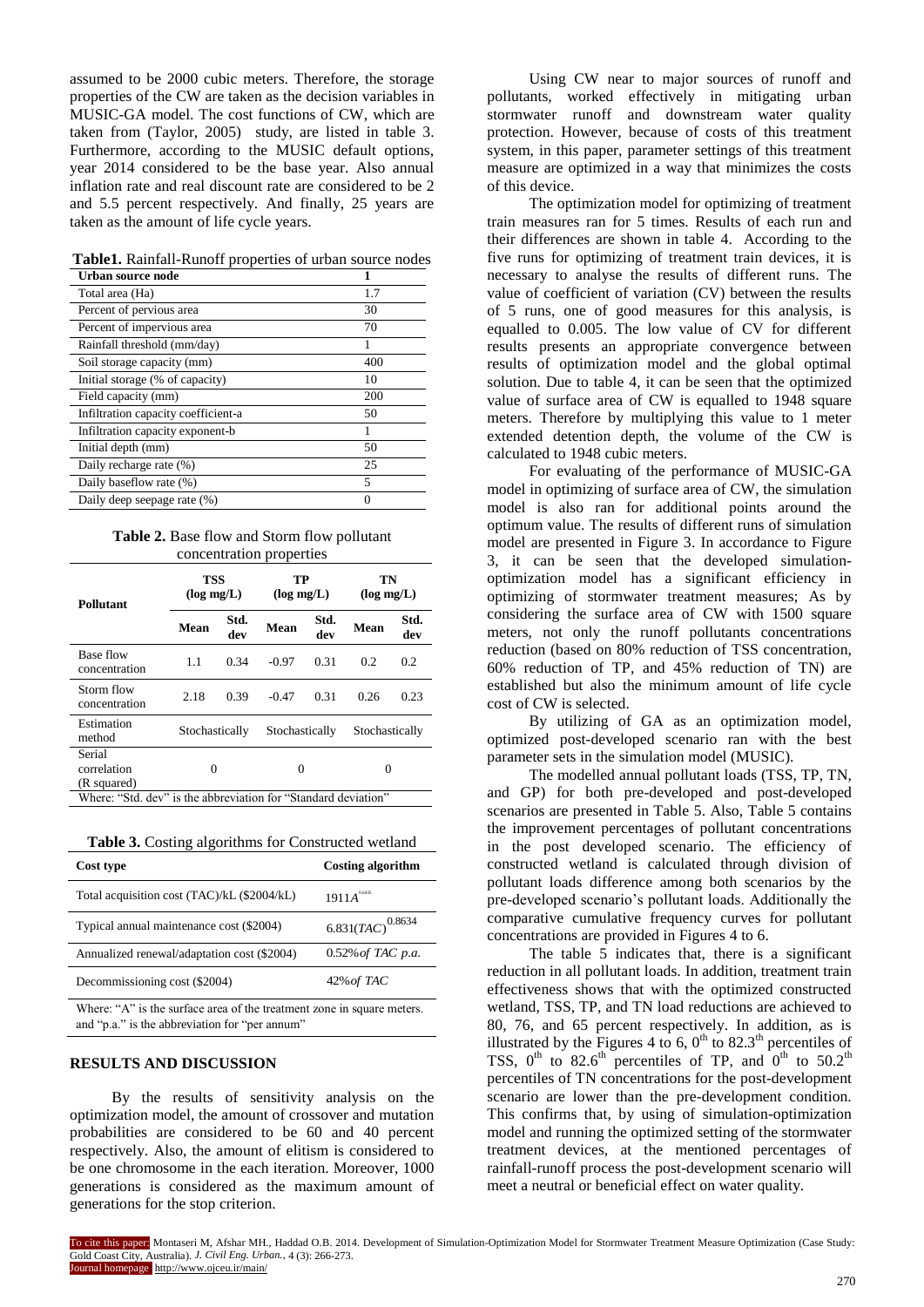| Run                        | Number of runs | <b>Decision</b><br>variable | <b>Fitness function</b><br>$($ \$) | <b>Percentage of TSS</b><br>reduction | <b>Percentage of TP</b><br>reduction | <b>Percentage of TN</b><br>reduction |
|----------------------------|----------------|-----------------------------|------------------------------------|---------------------------------------|--------------------------------------|--------------------------------------|
|                            | 62             | 1983.9096                   | 446995.02                          | 88.780427                             | 77.493958                            | 45.667155                            |
| $\overline{c}$             | 112            | 1956.5398                   | 442707.05                          | 88.466661                             | 77.108169                            | 45.161233                            |
| 3                          | 67             | 1948.644                    | 441466.4                           | 88.371997                             | 76.992712                            | 45.010084                            |
| $\overline{4}$             | 117            | 1949.9923                   | 441678.38                          | 88.388275                             | 77.012536                            | 45.036021                            |
| 5                          | 72             | 1948.7055                   | 441476.08                          | 88.372741                             | 76.993618                            | 45.011269                            |
| Maximum                    | 117            | 1983.9096                   | 446995.02                          | 88.780427                             | 77.493958                            | 45.667155                            |
| Mean                       | 86             | 1957.5582                   | 442864.59                          | 88.47602                              | 77.120199                            | 45.177152                            |
| Minimum                    | 62             | 1948.644                    | 441466.4                           | 88.371997                             | 76.992712                            | 45.010084                            |
| Coefficient of<br>Variance | 0.30599296     | 0.0077072                   | 0.0053405                          | 0.0019734                             | 0.0027789                            | 0.0062186                            |

**Table 4.** The objective function value of different performances



Surface area of constructed wetland (m<sup>2</sup>) Figure 3. Results of different runs around the optimum point of CWs properties











To cite this paper: Montaseri M, Afshar MH., Haddad O.B. 2014. Development of Simulation-Optimization Model for Stormwater Treatment Measure Optimization (Case Study: Gold Coast City, Australia). *J. Civil Eng. Urban.,* 4 (3): 266-273. Journal homepage: http://www.ojceu.ir/main/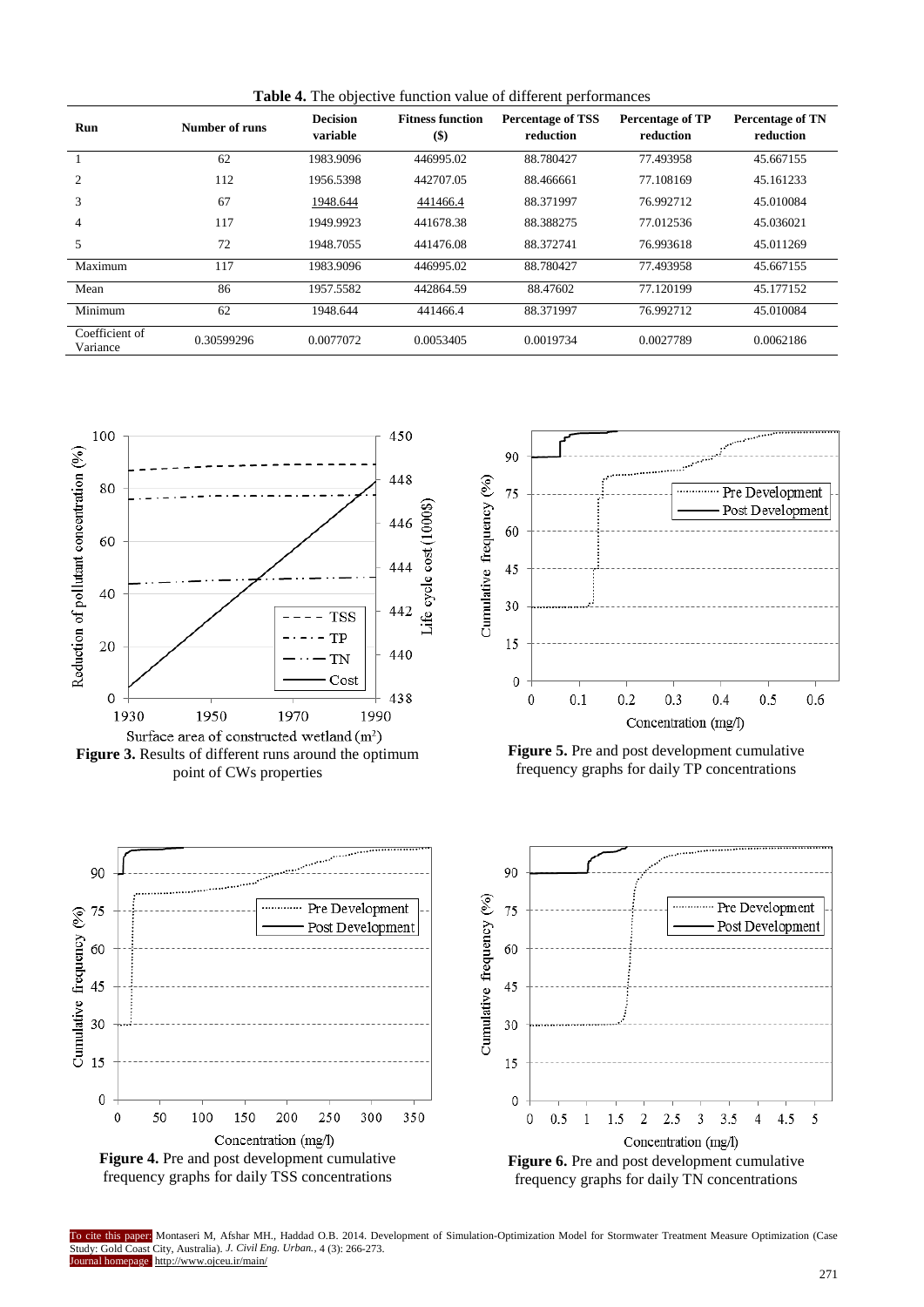**Table 5.** MUSIC modelling pollutant load results

| <b>Scenario</b>           | <b>Annual pollutant loading</b><br>(kilogram/year) |      |       |  |  |
|---------------------------|----------------------------------------------------|------|-------|--|--|
|                           | <b>TSS</b>                                         | TР   | TN    |  |  |
| Pre development           | 4340                                               | 8.97 | 12.2  |  |  |
| Post development          | 503.44                                             | 2.07 | 23.21 |  |  |
| Percentage of improvement | 88.4                                               | 76.9 | 45.0  |  |  |

#### **CONCLUSION**

The purpose of this study was to optimize the post developed scenario of urban areas, by changing the size of treatment devices in a way that the site meet neutral or beneficial effects on water quality and consequently the costs are being minimized. So that MUSIC and GA are linked together in the MatLab IDE for optimizing the amount of storage properties of stormwater treatment measures.

The study considered two developed conditions including pre-development and post-development scenarios. 88 percent removal of TSS, 76 percent removal of TP, and 45 percent removal of TN concentrations in the post-development scenario confirmed that optimized treatment devices are effective means for removal of pollutants from urban stormwater runoff. Also, calibrating of optimization model showed that when it is calibrated in terms of number of generations, mutation and crossover percentages, it has more ability to reduce the costs urban stormwater treatment devices.

As a final point, this paper was based on a specific physical and topographical region in Gold Coast City, Australia consisting residential lots. So, the results would change in different land uses or in different circumstances. However, using of GA in comparison to the other studies indicated that, the optimization model generally makes it easier to achieve the desired points of treatment systems storage properties for reducing of pollutants concentrations.

#### **RECOMMENDATION**

It can be recommended that for getting better results in developing of such simulation-optimization models, it is better to use and test more optimization methods. In this way, specific case studies with different developed scenarios and land uses have to be tested in various simulation and optimization models. And by comparing the results of different optimization methods in optimizing of those specific case studies, the best and complete simulation-optimization model from the terms of reach time to solution and the solution's accuracy will be determined.

## **ACKNOWLEDGMENTS**

Authors of this article sincerely appropriate from "eWater toolkit" meant for their supports and their approval for using of MUSIC simulation model.

# **REFERENCES**

<span id="page-6-12"></span>Barron, O. V., D. Pollock and W. Dawes (2011). Evaluation of catchment contributing areas and storm runoff in flat terrain subject to urbanisation.

Hydrology and Earth System Sciences 15: 547- 559.

- <span id="page-6-11"></span>Bozorg Haddad, O., S. Khosroshahi, M. Zarezadeh and P. Javan (2013). Development of Simulation-Optimization Model for Protection of Flood Areas. Journal of Water and Soil 27(3): 462-471.
- <span id="page-6-13"></span>Brix, H. (1994). Use of constructed wetlands in water pollution control: historical development, present status, and future perspectives. Water Science and Technology 30(8): 209-224.
- <span id="page-6-2"></span>Davis, A. P., M. Shokouhian, H. Sharma and C. Minami (2001). Laboratory study of biological retention for urban stormwater management. Water environment research : a research publication of the Water Environment Federation 73(1): 5-14.
- <span id="page-6-4"></span>Donofrio, J., Y. Kuhn, K. McWalter and M. Winsor (2009). Water-Sensitive Urban Design: An Emerging Model in Sustainable Design and Comprehensive Water-Cycle Management. Environmental Practice 11(3): 179-189.
- <span id="page-6-6"></span>Elliott, A. H. (1998). Model for preliminary catchmentscale planning of urban stormwater quality controls. Journal of Environmental Management 52(3): 273-288.
- <span id="page-6-16"></span>Fletcher, J. (2004). The importance of correctly choosing a bandage and bandaging technique. Nursing times 100(32): 52-53.
- <span id="page-6-15"></span>Gold Coast City Council (2005). Policy 11 - Land Development Guidelines.
- <span id="page-6-9"></span>Goldberg, D. E., B. Korb and K. Deb (1989). Messy genetic algorithms: Motivation, analysis, and first results. Complex Systems 3(5): 493-530.
- <span id="page-6-1"></span>Goonetilleke, A. and E. C. Thomas (2005). Water quality impacts of urbanisation: Relating water quality to urban form.
- <span id="page-6-14"></span>Greenway, M. (2010). Wetlands and Ponds for Stormwater Treatment in Subtropical Australia: Their Effectiveness in Enhancing Biodiversity and Improving Water Quality? . Journal of Contemporary Water Research & Education 146(1): 22-38.
- <span id="page-6-10"></span>Harrell, L. and S. Ranjithan (2003). Detention Pond Design and Land Use Planning for Watershed Management. Journal of Water Resources Planning and Management 129(2): 98-106.
- <span id="page-6-8"></span>Holland, J. H. (1975). Adaptation in natural and artificial systems: an introductory analysis with applications to biology, control, and artificial intelligence, University of Michigan Press.
- <span id="page-6-0"></span>Hudson, B. D. (1994). Soil organic matter and available water capacity. Journal of Soil and Water Conservation 49(2): 189-194.
- <span id="page-6-3"></span>Hunt, W., A. Jarrett, J. Smith and L. Sharkey (2006). Evaluating Bioretention Hydrology and Nutrient Removal at Three Field Sites in North Carolina. Journal of Irrigation and Drainage Engineering 132(6): 600-608.
- <span id="page-6-5"></span>Imteaz, M. A., A. Ahsan, A. Rahman and F. Mekanik (2013). Modelling stormwater treatment systems using MUSIC: Accuracy. Resources, Conservation and Recycling 71: 15-21.
- <span id="page-6-7"></span>Lee, J., J. Heaney and F. Lai (2005). Optimization of Integrated Urban Wet-Weather Control Strategies.

To cite this paper: Montaseri M, Afshar MH., Haddad O.B. 2014. Development of Simulation-Optimization Model for Stormwater Treatment Measure Optimization (Case Study: Gold Coast City, Australia). *J. Civil Eng. Urban.,* 4 (3): 266-273. Journal homepage: http://www.ojceu.ir/main/